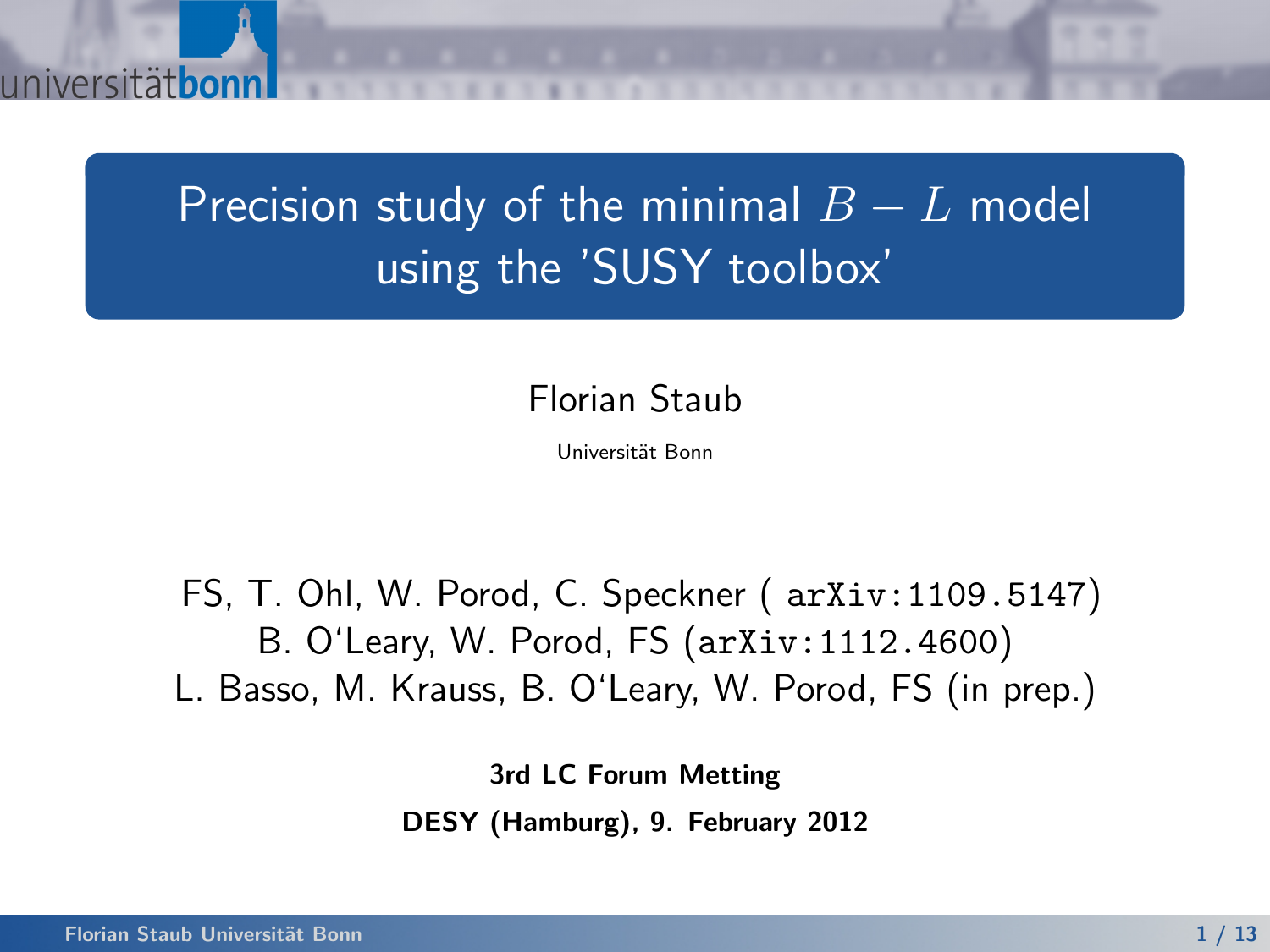Introduction

• Models with a low scale gauged  $B - L$  symmetry

 $U(1)_Y \times SU(2)_L \times SU(3)_C \times U(1)_{B-L}$ 

become popular recently

- Might explain origin of  $R$ -parity and its possible spontaneous breaking
- Can be a result of an  $E_8 \times E_8$  heterotic string theory
- <span id="page-1-0"></span>Could explain neutrino data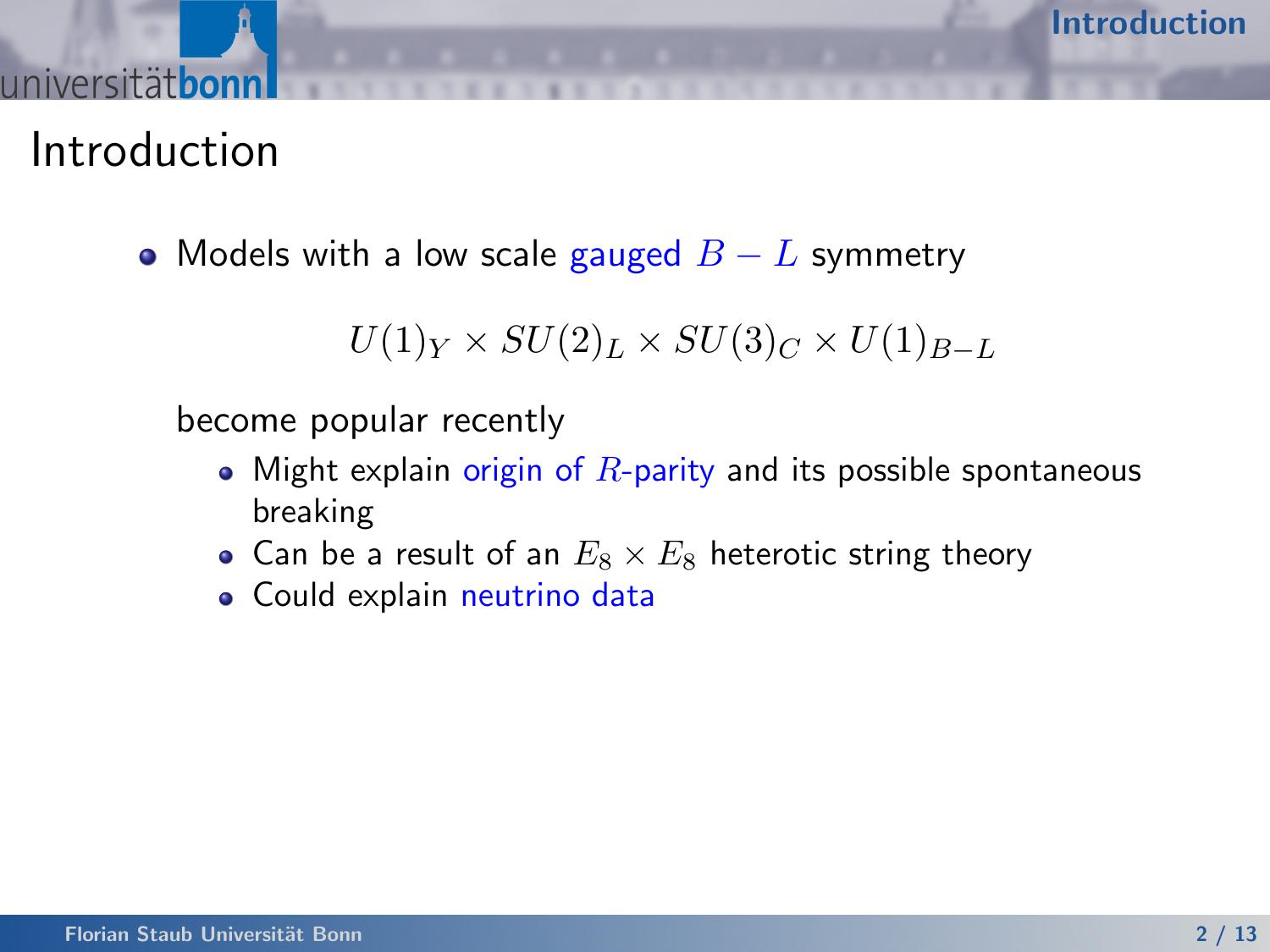Introduction

• Models with a low scale gauged  $B - L$  symmetry

 $U(1)_Y \times SU(2)_L \times SU(3)_C \times U(1)_{B-L}$ 

become popular recently

- Might explain origin of  $R$ -parity and its possible spontaneous breaking
- Can be a result of an  $E_8 \times E_8$  heterotic string theory
- Could explain neutrino data
- They provide a rich phenomenology
	- $Z'$  gauge boson at TeV scale
	- Extended Higgs sector
	- **Extended Neutralino sector**
	- Extended neutrino and sneutrino sector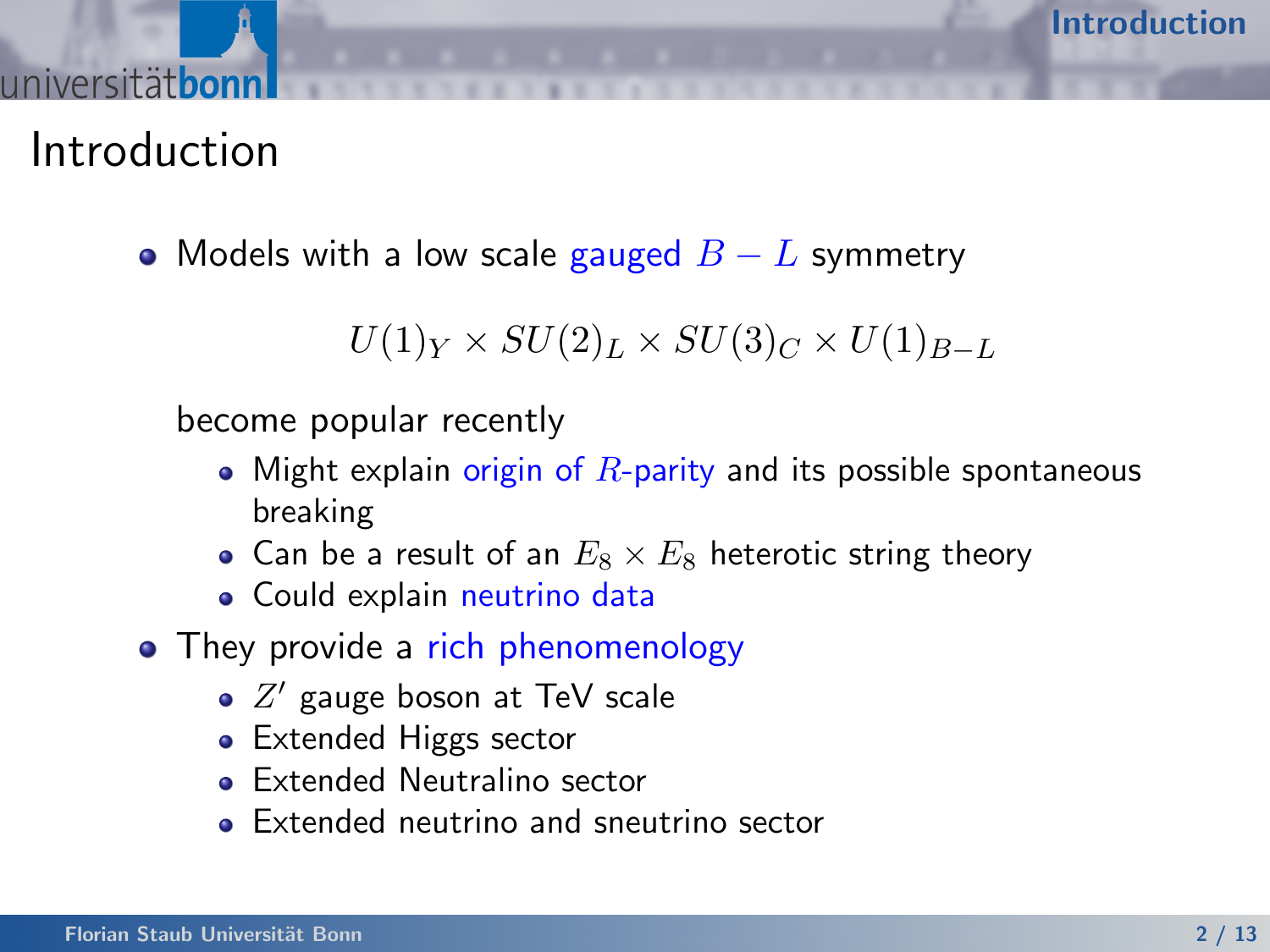# The Model

universität**bonn** 

### Particle content

| <b>SF</b>           | Spin 0          | Spin<br>츻         | Generations | $(U(1)_Y \otimes SU(2)_L \otimes SU(3)_C \otimes U(1)_{B-L})$ |
|---------------------|-----------------|-------------------|-------------|---------------------------------------------------------------|
| $\hat{Q} \ \hat{D}$ |                 |                   | 3           | $(\frac{1}{6},\mathbf{2},\mathbf{3},\frac{1}{6})$             |
|                     | $\tilde{d}^c$   | $d^c$             | 3           | 1, 3,<br>$\frac{1}{3}$ ,                                      |
| Û                   | $\tilde{u}^c$   | $u^c$             | 3           | 1,3,<br>$\overline{2}$ ,                                      |
| Ĺ                   |                 |                   | 3           |                                                               |
| $\hat{E}$           | $\tilde{e}^c$   | $e^c$             | 3           | (1, 1, 1,                                                     |
| $\hat{\nu}$         | $\tilde{\nu}^c$ | $\nu^c$           | 3           | $(0,1,1,\frac{1}{2})$                                         |
| $\hat{H}_d$         | $H_d$           | $H_d$             |             | $-\frac{1}{2}$ , 2, 1, 0)                                     |
| $\hat{H}_u$         | $H_u$           | $\tilde{H}_u$     |             | $(\frac{1}{2}, \mathbf{2}, \mathbf{1}, 0)$                    |
| $\hat{\eta}$        | $\eta$          | $\eta$            |             | (0, 1, 1,<br>$-1$                                             |
| $\dot{\hat{\pi}}$   | $\bar{n}$       | $\tilde{\bar{n}}$ |             | $(0, {\bf 1}, {\bf 1}, 1)$                                    |

The superpotential is given by

$$
W = Y_u^{ij} \hat{U}_i \hat{Q}_j \hat{H}_u - Y_d^{ij} \hat{D}_i \hat{Q}_j \hat{H}_d - Y_e^{ij} \hat{E}_i \hat{L}_j \hat{H}_d + \mu \hat{H}_u \hat{H}_d + Y_\nu^{ij} \hat{L}_i \hat{H}_u \hat{\nu}_j - \mu' \hat{\eta} \hat{\eta} + Y_x^{ij} \hat{\nu}_i \hat{\eta} \hat{\nu}_j
$$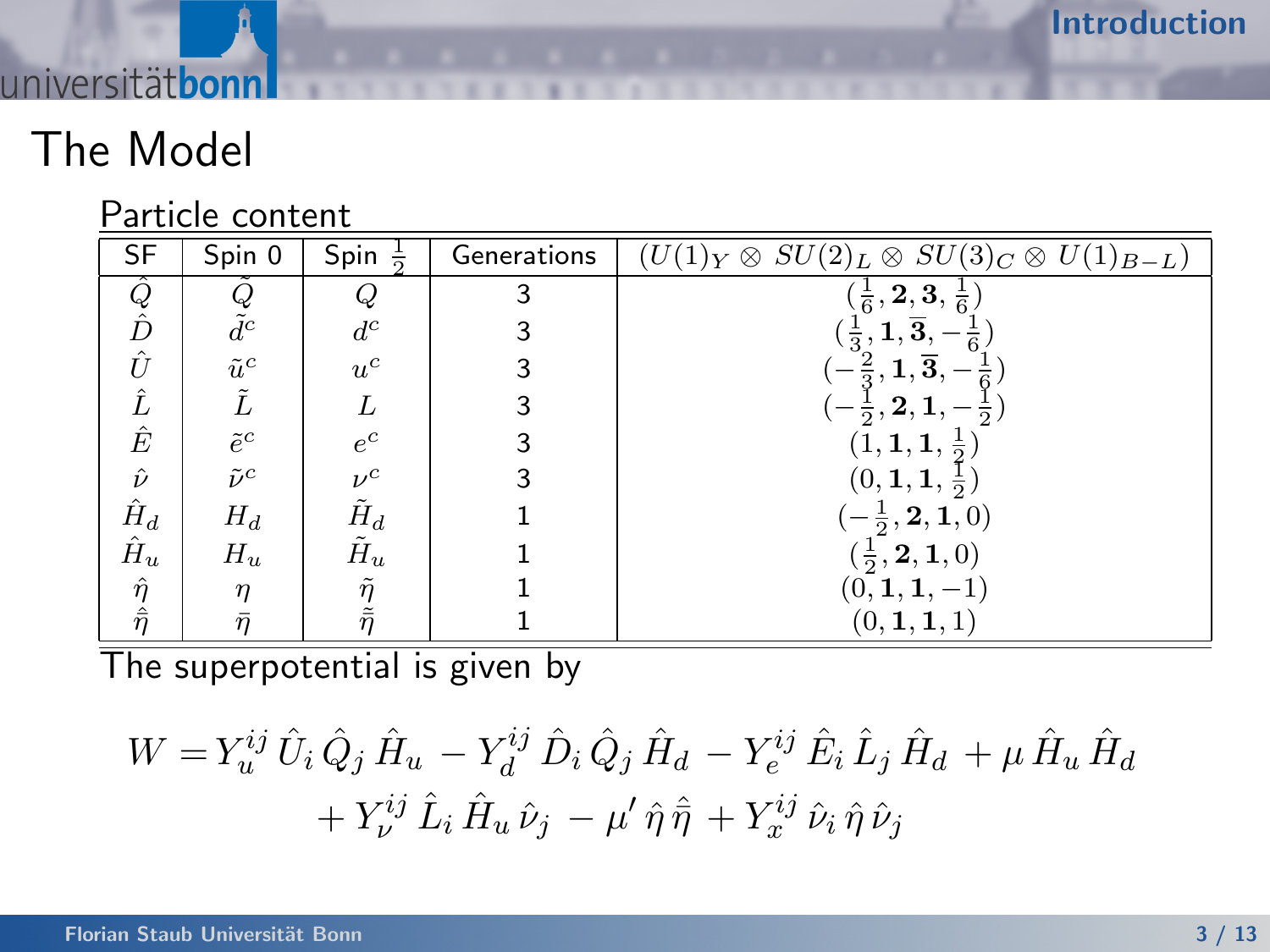## Kinetic mixing

 $F^Y_{\mu\nu}F^{B-L,\mu\nu}$  is gauge invariant and both abelian gauge groups mix. We can express this by off-diagonal gauge coupings:

$$
D_{\mu} = \partial_{\mu} - i(Q^Y, Q^{B-L}) \left( \begin{array}{cc} g_{YY} & g_{YB} \\ g_{BY} & g_{BB} \end{array} \right) \left( \begin{array}{c} A^Y_{\mu} \\ A^B_{\mu} \end{array} \right)
$$

The gauge symmetry is broken by

$$
\langle H_d^0 \rangle = v_d, \ \langle H_u^0 \rangle = v_u, \ \langle \bar{\eta} \rangle = v_{\bar{\eta}}, \ \langle \eta \rangle = v_{\eta}
$$

with  $\tan \beta = \frac{v_u}{v_u}$  $\frac{v_u}{v_d}$  and  $\tan\beta'=\frac{v_\eta}{v_{\bar{\eta}}}$  $v_{\bar{\eta}}$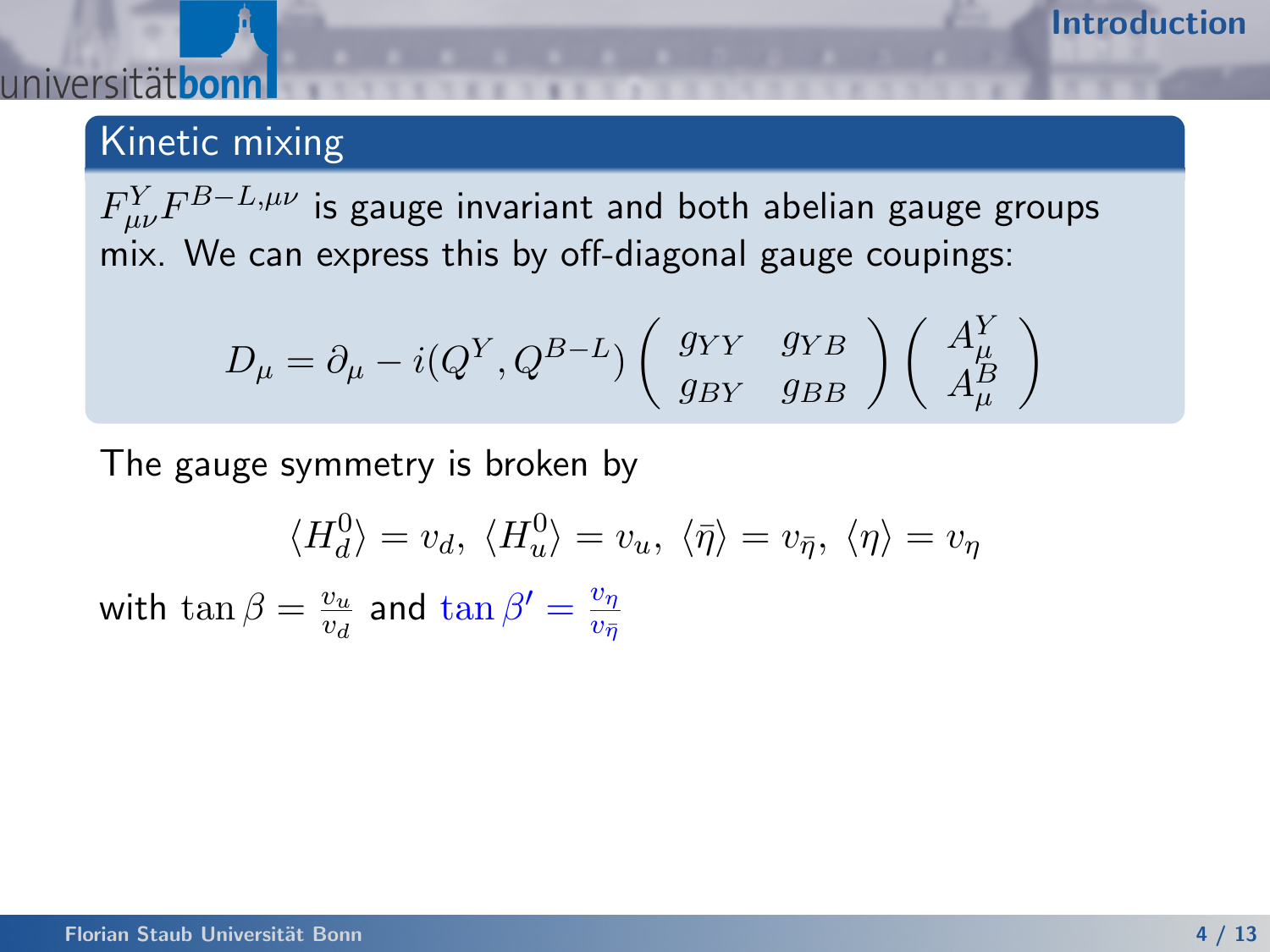## Kinetic mixing

 $F^Y_{\mu\nu}F^{B-L,\mu\nu}$  is gauge invariant and both abelian gauge groups mix. We can express this by off-diagonal gauge coupings:

$$
D_{\mu} = \partial_{\mu} - i(Q^Y, Q^{B-L}) \left( \begin{array}{cc} g_{YY} & g_{YB} \\ g_{BY} & g_{BB} \end{array} \right) \left( \begin{array}{c} A^Y_{\mu} \\ A^B_{\mu} \end{array} \right)
$$

The gauge symmetry is broken by

$$
\langle H_d^0 \rangle = v_d, \ \langle H_u^0 \rangle = v_u, \ \langle \bar{\eta} \rangle = v_{\bar{\eta}}, \ \langle \eta \rangle = v_{\eta}
$$

with  $\tan \beta = \frac{v_u}{v_u}$  $\frac{v_u}{v_d}$  and  $\tan\beta'=\frac{v_\eta}{v_{\bar{\eta}}}$  $v_{\bar{\eta}}$ 

Because of kinetic mixing the MSSM and  $B - L$  sectors mix already at tree-level:

> $\rightarrow$  3 neutral vector bosons, 7 neutralinos, 4 scalars, 2 pseudo scalars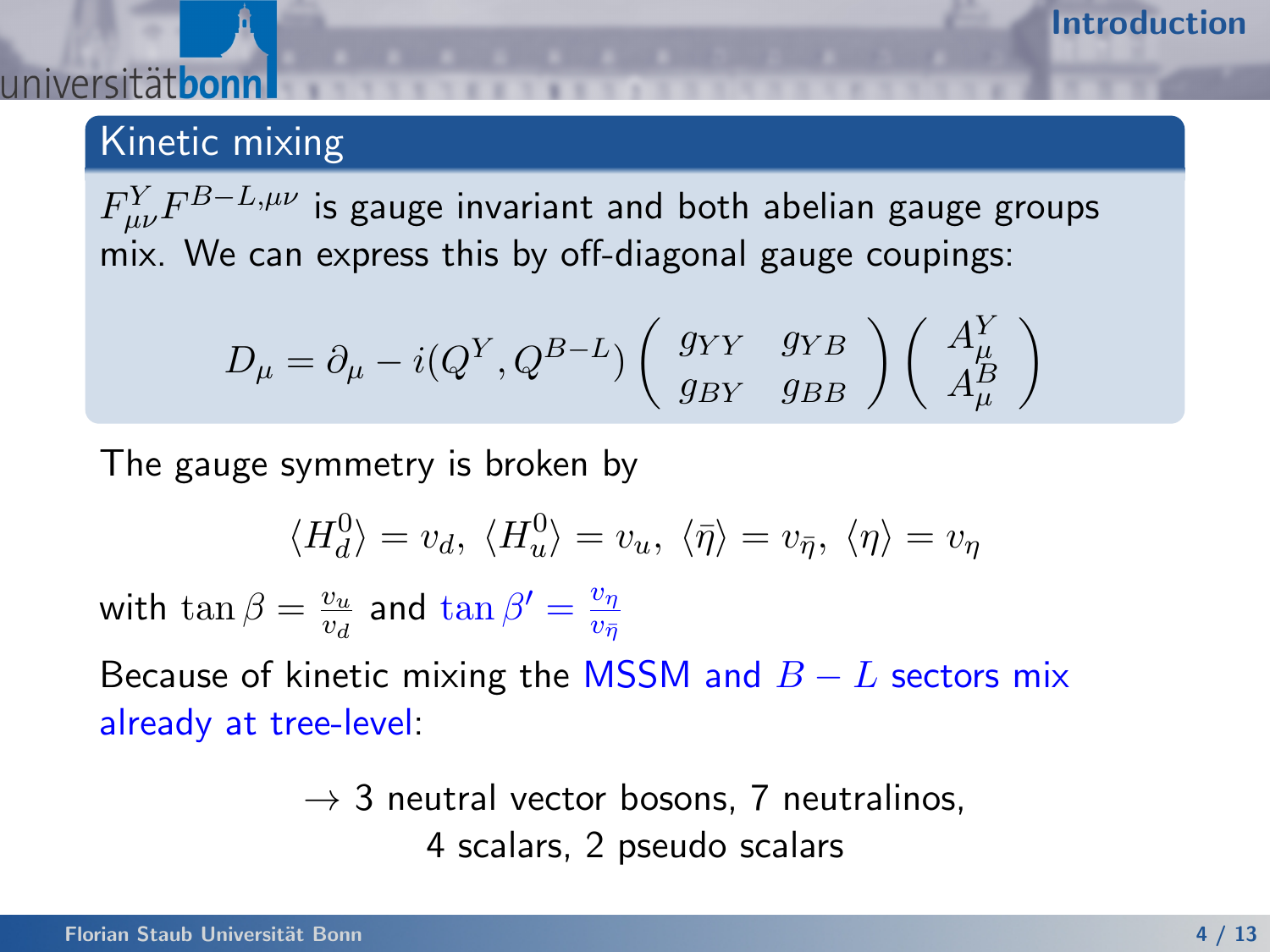## SUSY Toolbox FS,Ohl,Porod,Speckner,1109.5147

## The SUSY toolbox is a collection of scripts to create an environment including

- SARAH  $[FS,0806.0538]$ ,[FS,0909.2863],[FS,1002.0840] ● SPheno [Porod,hep-ph/0301101],[Porod,FS,1104.1573 ]  $\bullet$  WHIZARD [Kilian, Ohl, Reuter, 0708.4233], [Moretti, Ohl, Reuter, 0102195] **• HiggsBounds** [Bechtle, Brein, Heinemeyer, Weiglein, Williams, 1102.1898] **O** CalcHep **[Pukhov et. al,hep-ph/9908288** • MicrOmegas [Belanger,Boudjema,Pukhov,Semenov,hep-ph/0405253]
- $\bullet$  SSP

and to implement new models into the other tools based on the implementation in SARAH

http://projects.hepforge.org/sarah/Toolbox.html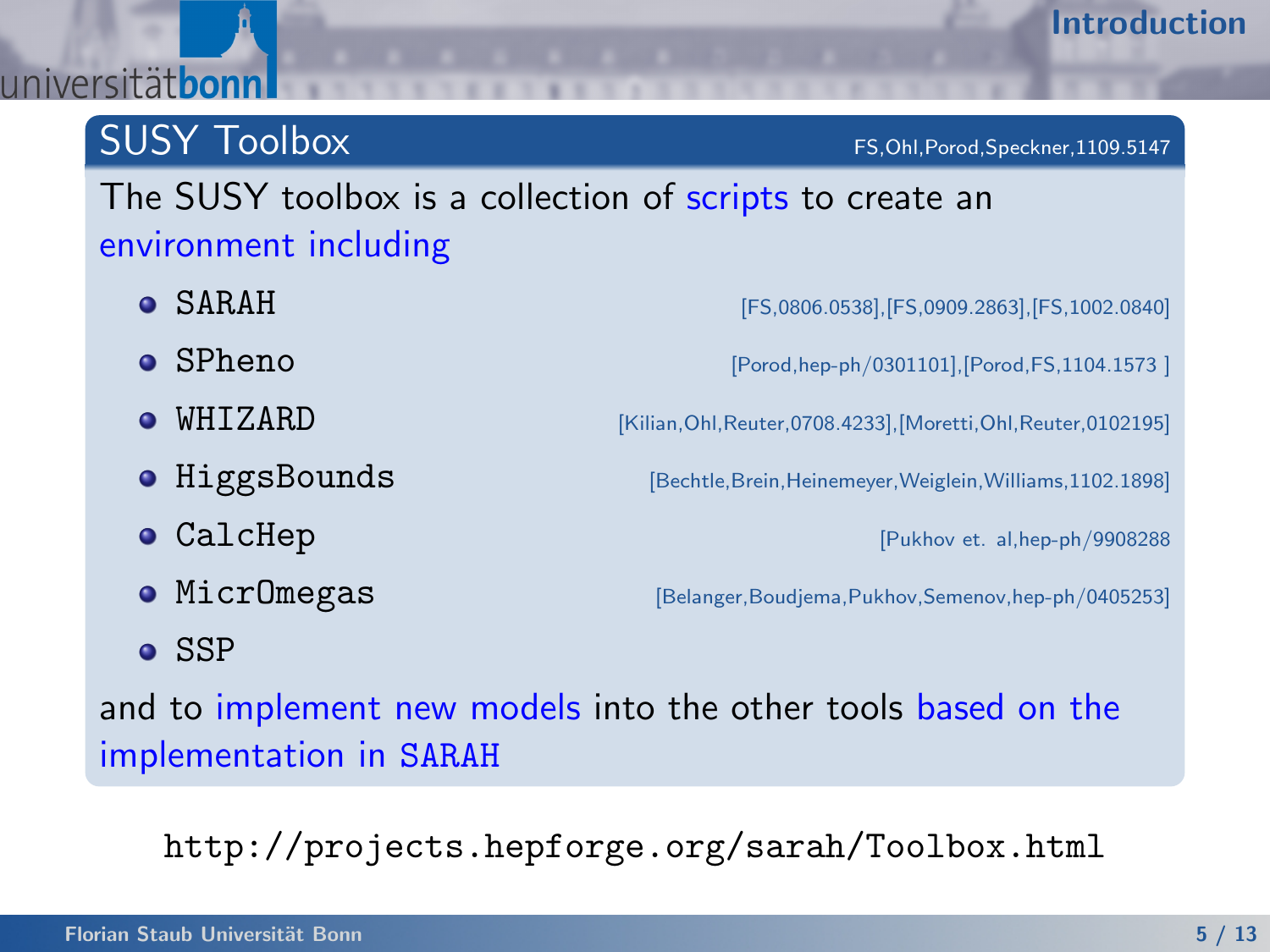# Step 1: Implementation in SARAH

The  $B - L$  model is easily implemented in SARAH: only some lines have to be changed/added in comparison to the MSSM.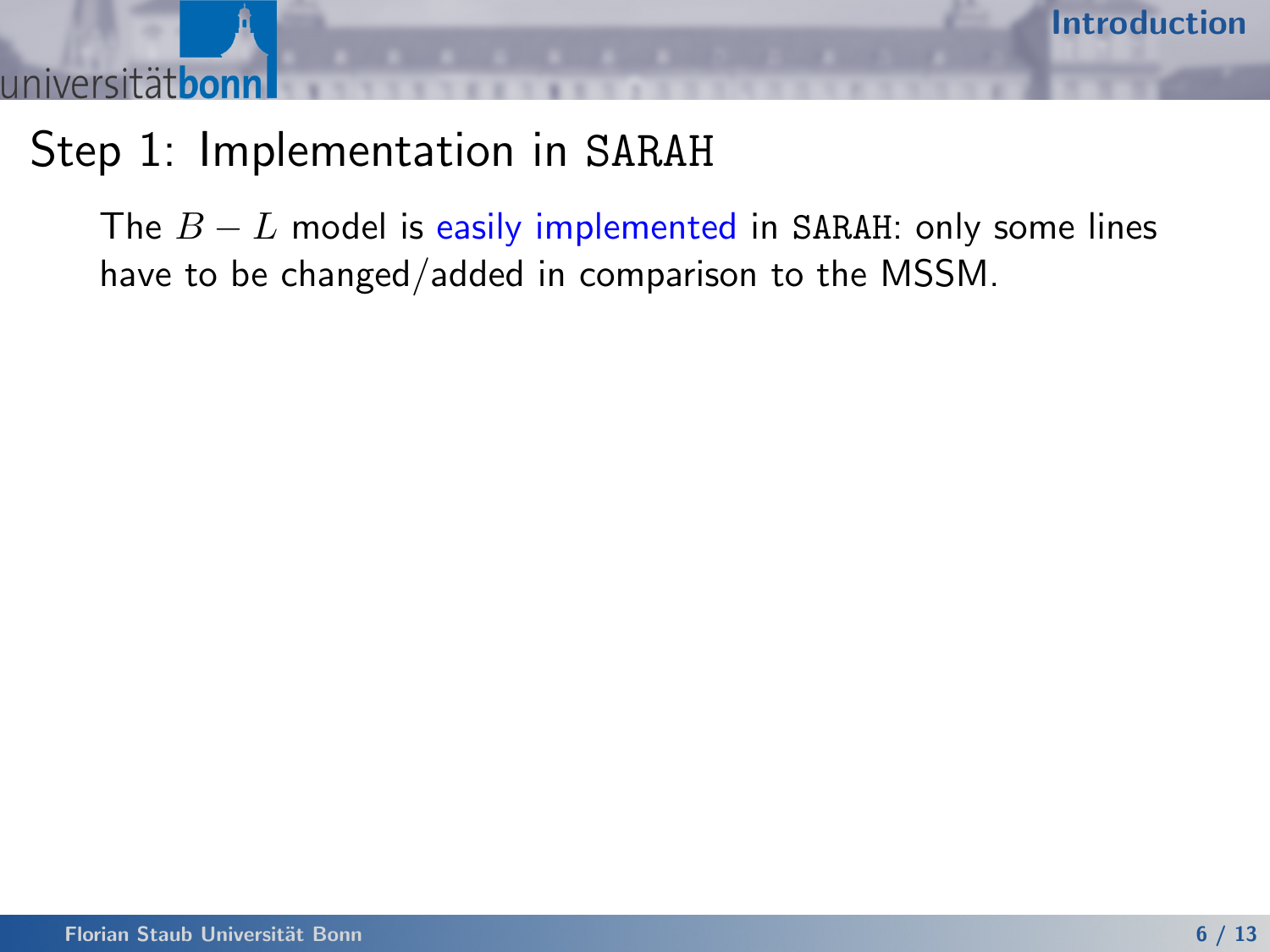# Step 1: Implementation in SARAH

The  $B - L$  model is easily implemented in SARAH: only some lines have to be changed/added in comparison to the MSSM.

## Information obtained by SARAH

- Tadpole equations
- Mass matrices
- Vertices
- Two-loop RGEs (including kinetic mixing)
- Expressions for one-loop corrections to masses (DR-scheme)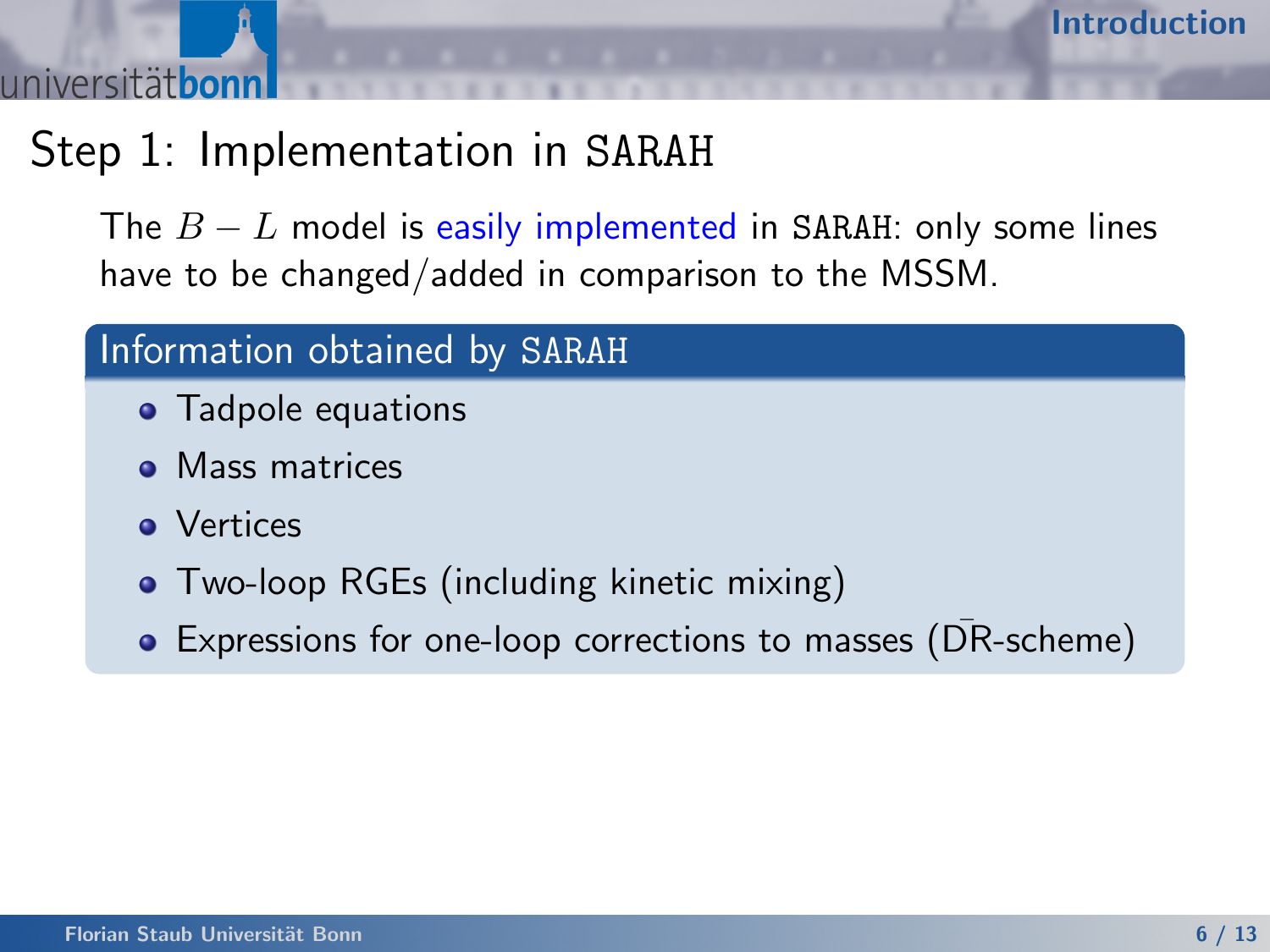# Step 1: Implementation in SARAH

The  $B - L$  model is easily implemented in SARAH: only some lines have to be changed/added in comparison to the MSSM.

## Information obtained by SARAH

- Tadpole equations
- Mass matrices
- Vertices
- Two-loop RGEs (including kinetic mixing)
- Expressions for one-loop corrections to masses (DR-scheme) ¯
- Gives a first, analytical understanding of the model
- Derived information can be used to implement that model in other tools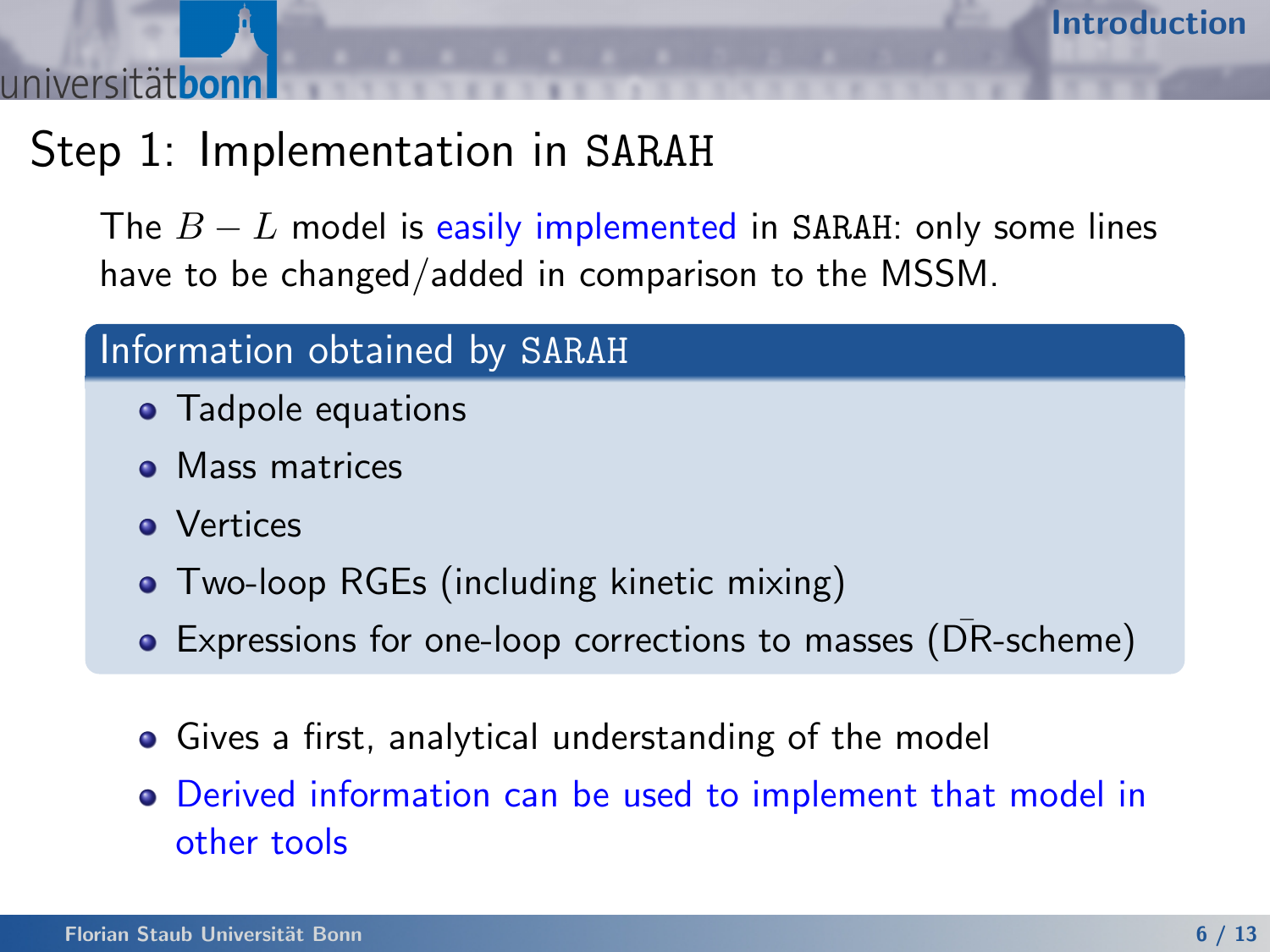universitätbon

# Step 2: Implementation in SPheno

SARAH writes source-code for the model which can be compiled with SPheno.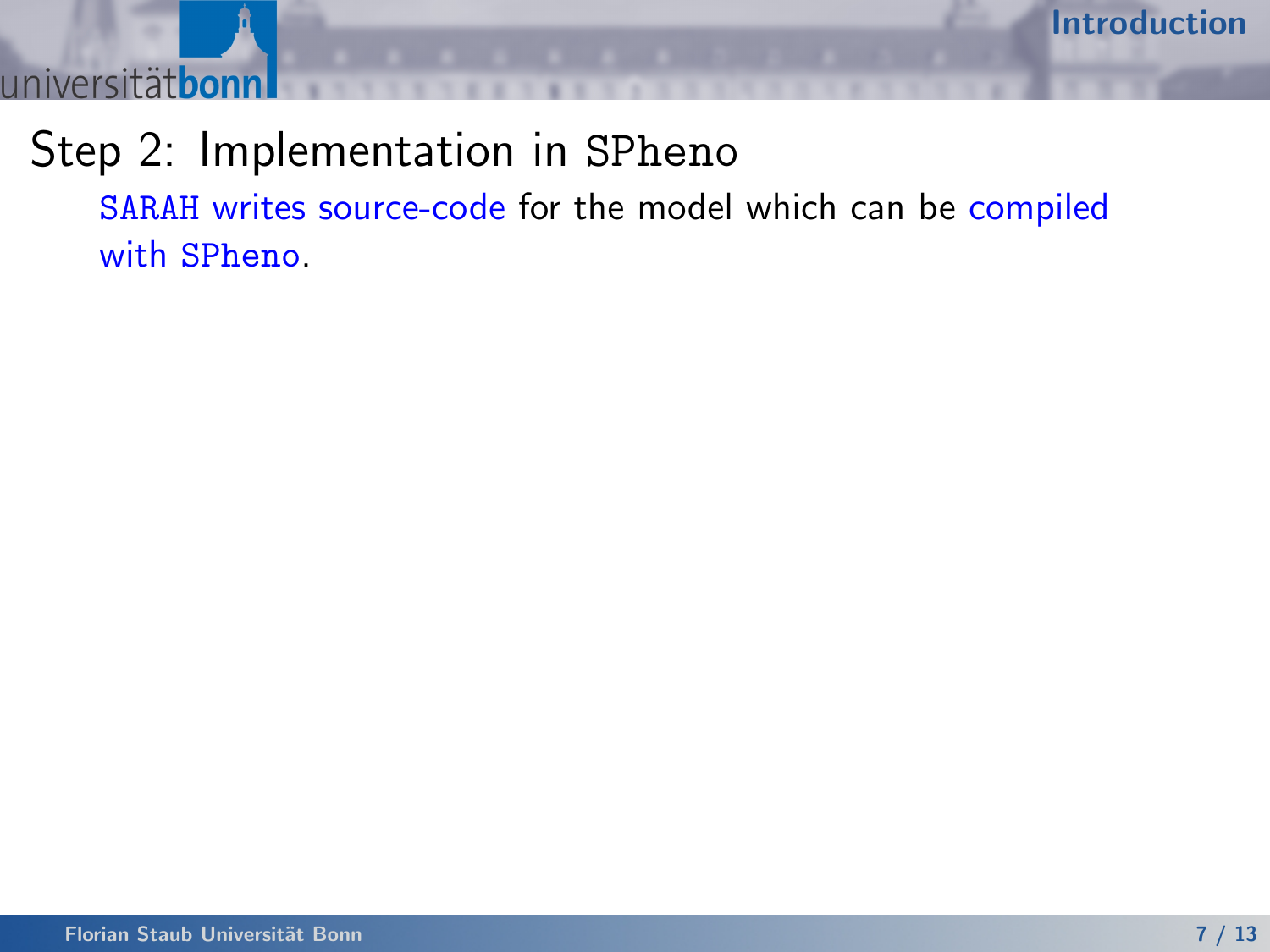# Step 2: Implementation in SPheno

SARAH writes source-code for the model which can be compiled with SPheno.

### Features of SPhenoBLSSM

- Precise mass calculation using 2-Loop RGEs and full 1-Loop corrections
- MSSM 2-Loop corrections  $(O(Y^4,\alpha_S Y^2))$  can be linked.
- Calculation of low-energy observables like  $\mu \to e\gamma$  and  $\mu \to 3e$
- Calculation of decay widths and branching ratios
- Writes input files for HiggsBounds and WHIZARD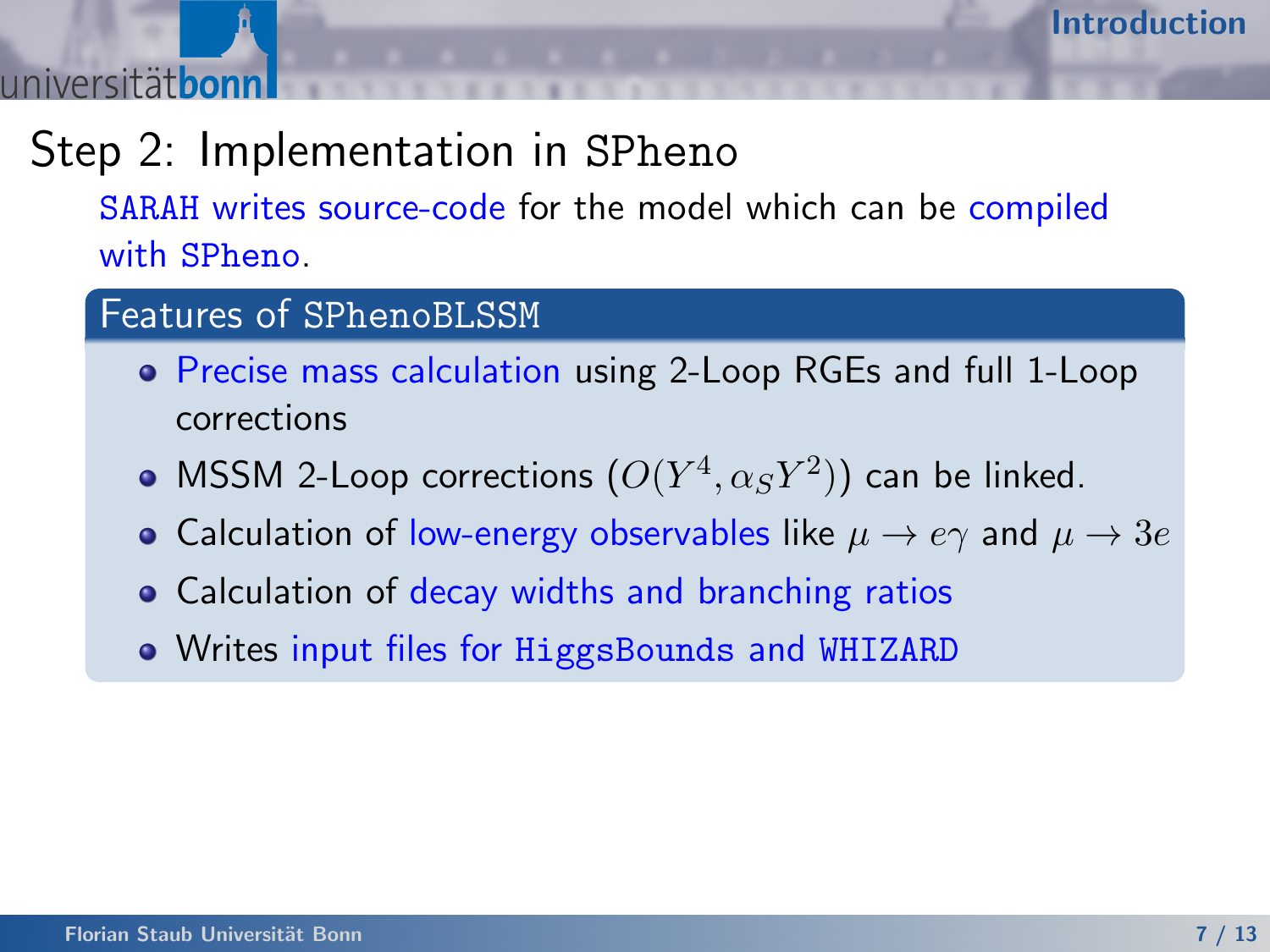# Step 2: Implementation in SPheno

SARAH writes source-code for the model which can be compiled with SPheno.

### Features of SPhenoBLSSM

- Precise mass calculation using 2-Loop RGEs and full 1-Loop corrections
- MSSM 2-Loop corrections  $(O(Y^4,\alpha_S Y^2))$  can be linked.
- Calculation of low-energy observables like  $\mu \to e\gamma$  and  $\mu \to 3e$
- Calculation of decay widths and branching ratios
- Writes input files for HiggsBounds and WHIZARD

We are using CMSSM-like boundary conditions

### Free parameters

 $m_0, \ M_{1/2}, \ A_0, \ \tan\beta, \ \tan\beta', \ \mathsf{sign}(\mu), \ \mathsf{sign}(\mu'), \ M_{Z'}, \ Y_x$  and  $Y_\nu$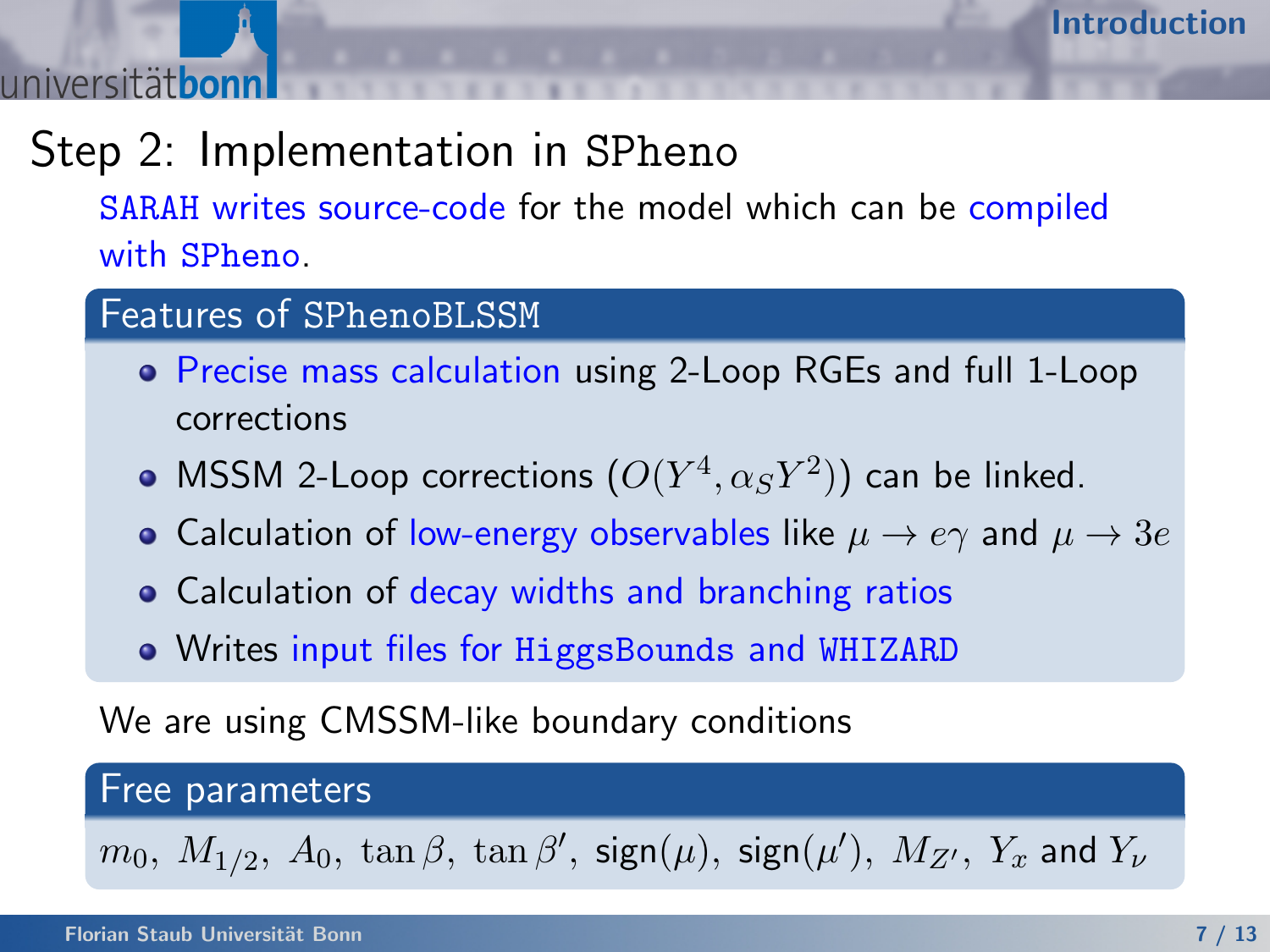[Introduction](#page-1-0)

Importance of kinetic mixing



### Kinetic mixing

- Can change Higgs and neutralino masses by several per-cent
- Has also a sizable impact on other masses due to RGE running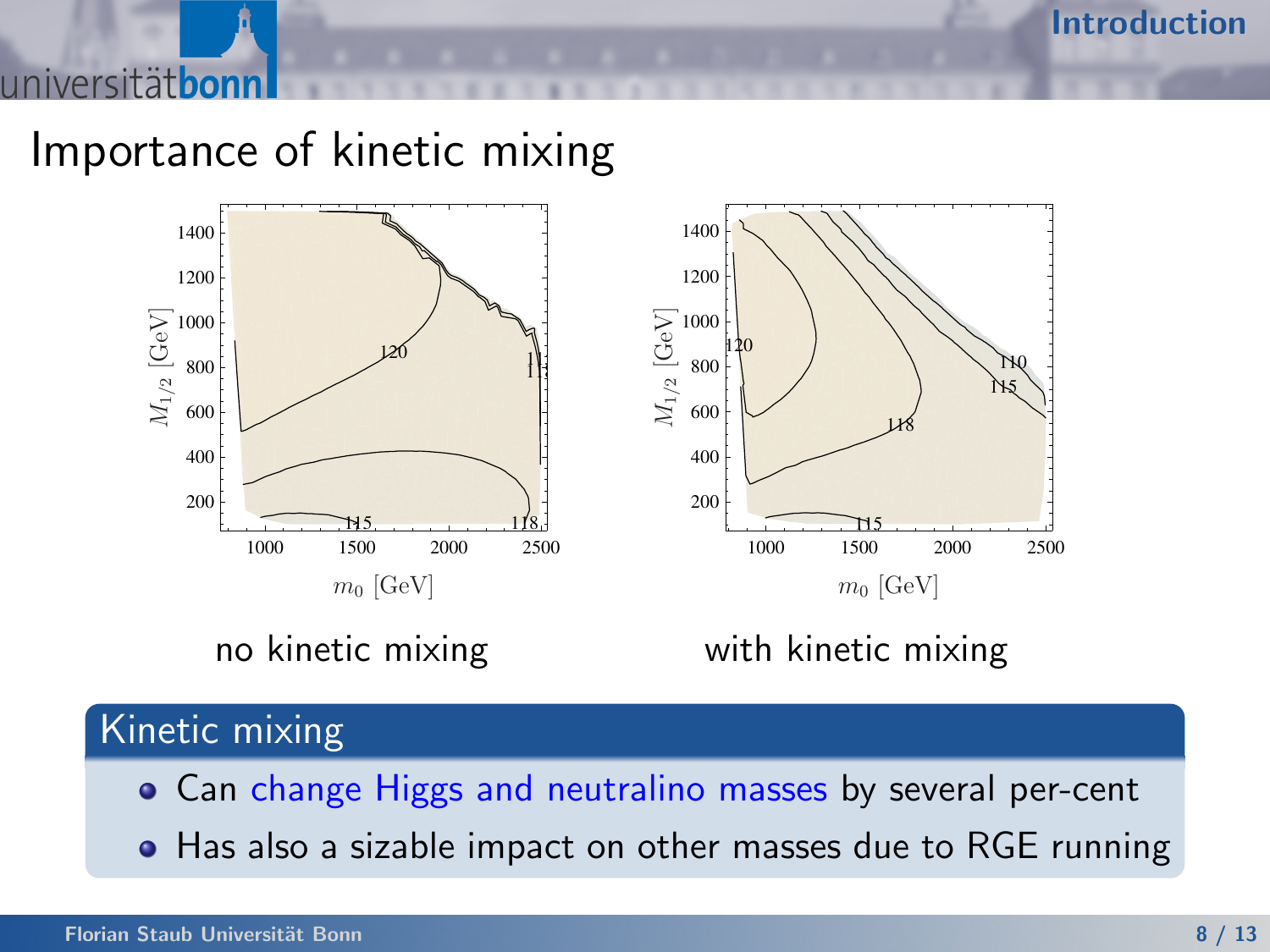Step 3: Checking Higgs constraints using HiggsBounds



## Mixing in Higgs sector

**•** Especially for light bi-doublets the mixing in the Higgs sector can increase the MSSM-like Higgs mass sizable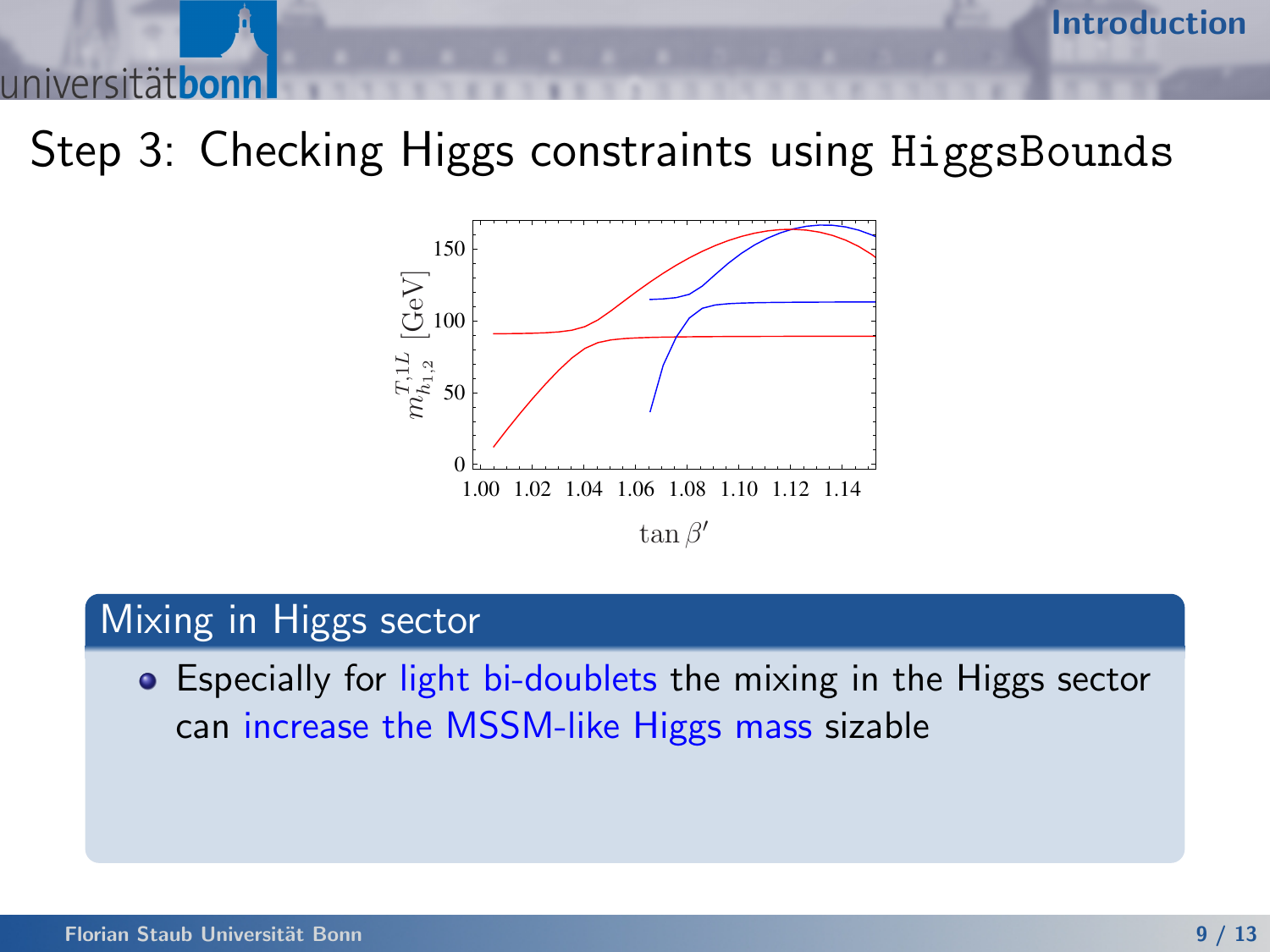Step 3: Checking Higgs constraints using HiggsBounds



## Mixing in Higgs sector

- **•** Especially for light bi-doublets the mixing in the Higgs sector can increase the MSSM-like Higgs mass sizable
- The light mass eigenstates have some doublet fraction what rules out regions of parameter space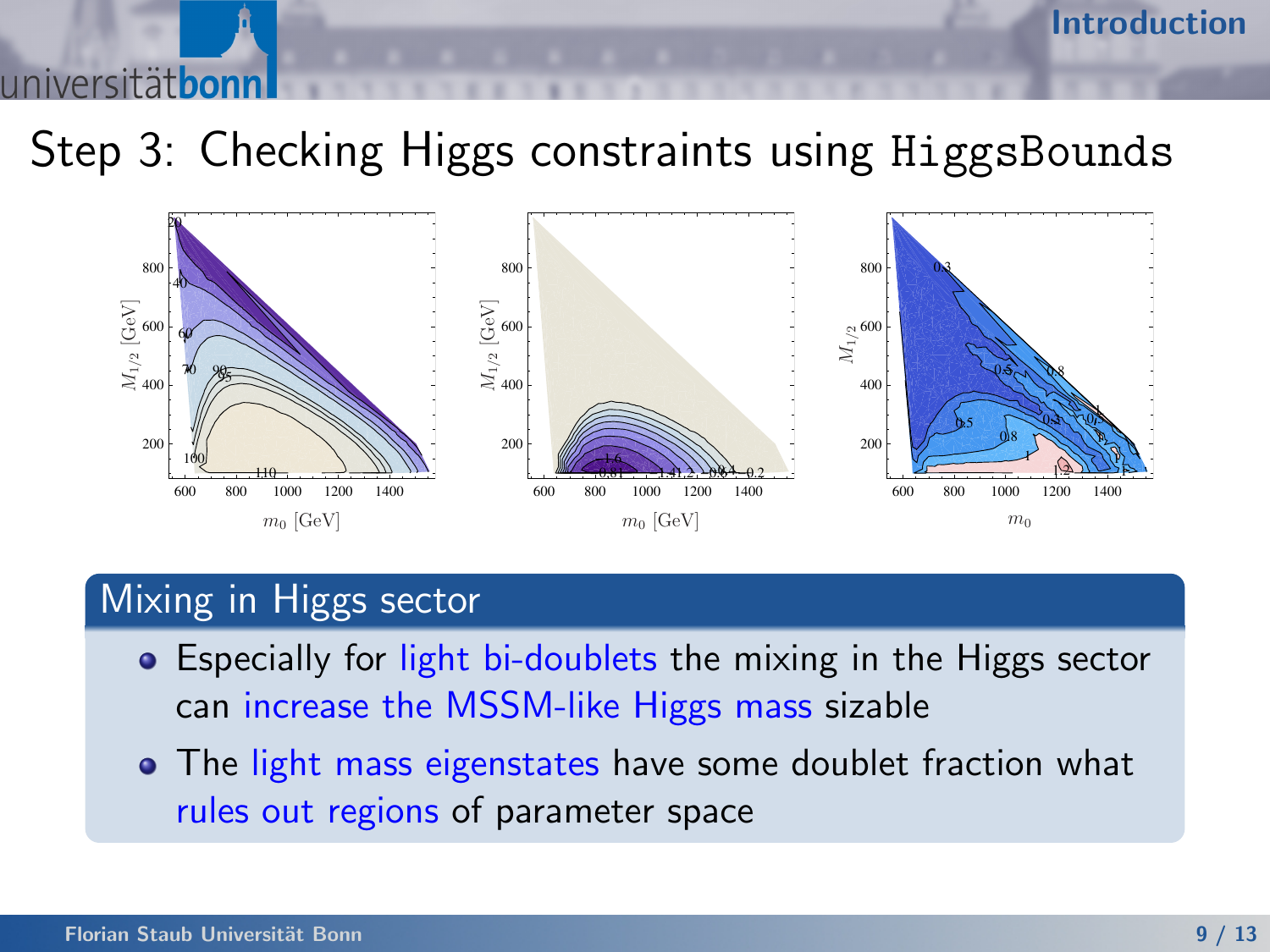## Dark matter - new candidates?

 $M_{1/2} = 1000$ , tan  $\beta = 10$ ,  $A_0 = 2500$ , tan  $\beta' = 1.2$ ,  $M_{Z'} = 2000$ ,  $Y_x^{ii} = 0.42$ 



 $m_0 = M_{1/2} = 1000$ ,  $\tan \beta = 10$ ,  $A_0 = -1000$ ,  $\tan \beta' = 1.15$ ,  $M_{Z'} = 2500$ ,  $Y_x^{11} = Y_x^{22} = 0.44$ 



red: bino/wino, green: higgsino, blue: blino, black: bileptino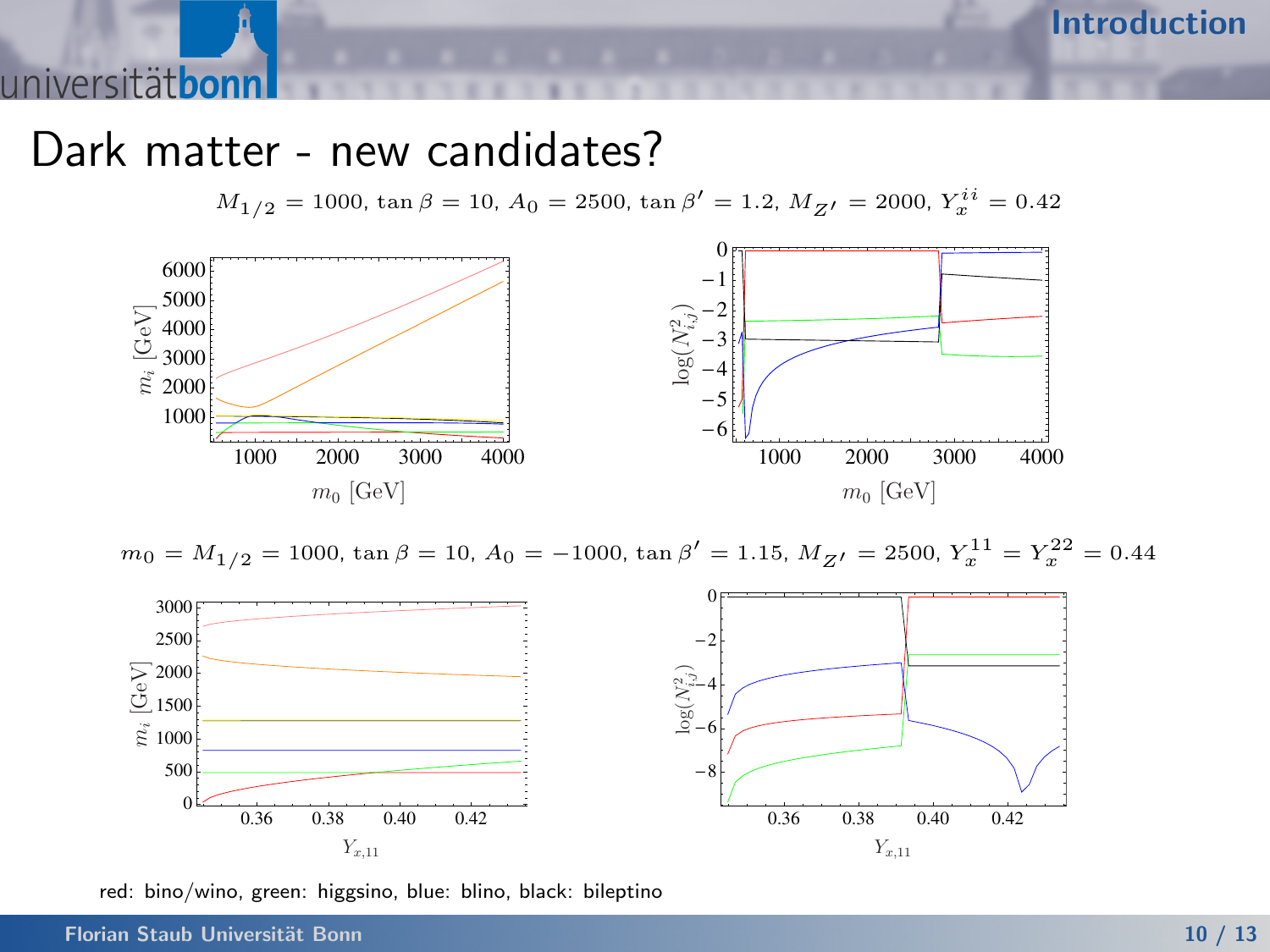## Dark matter - new candidates?

 $M_{1/2} = 1000$ , tan  $\beta = 10$ ,  $A_0 = 2500$ , tan  $\beta' = 1.2$ ,  $M_{Z'} = 2000$ ,  $Y_x^{ii} = 0.42$ 







red: bino/wino, green: higgsino, blue: blino, black: bileptino

Bileptino LSP

BLino LSP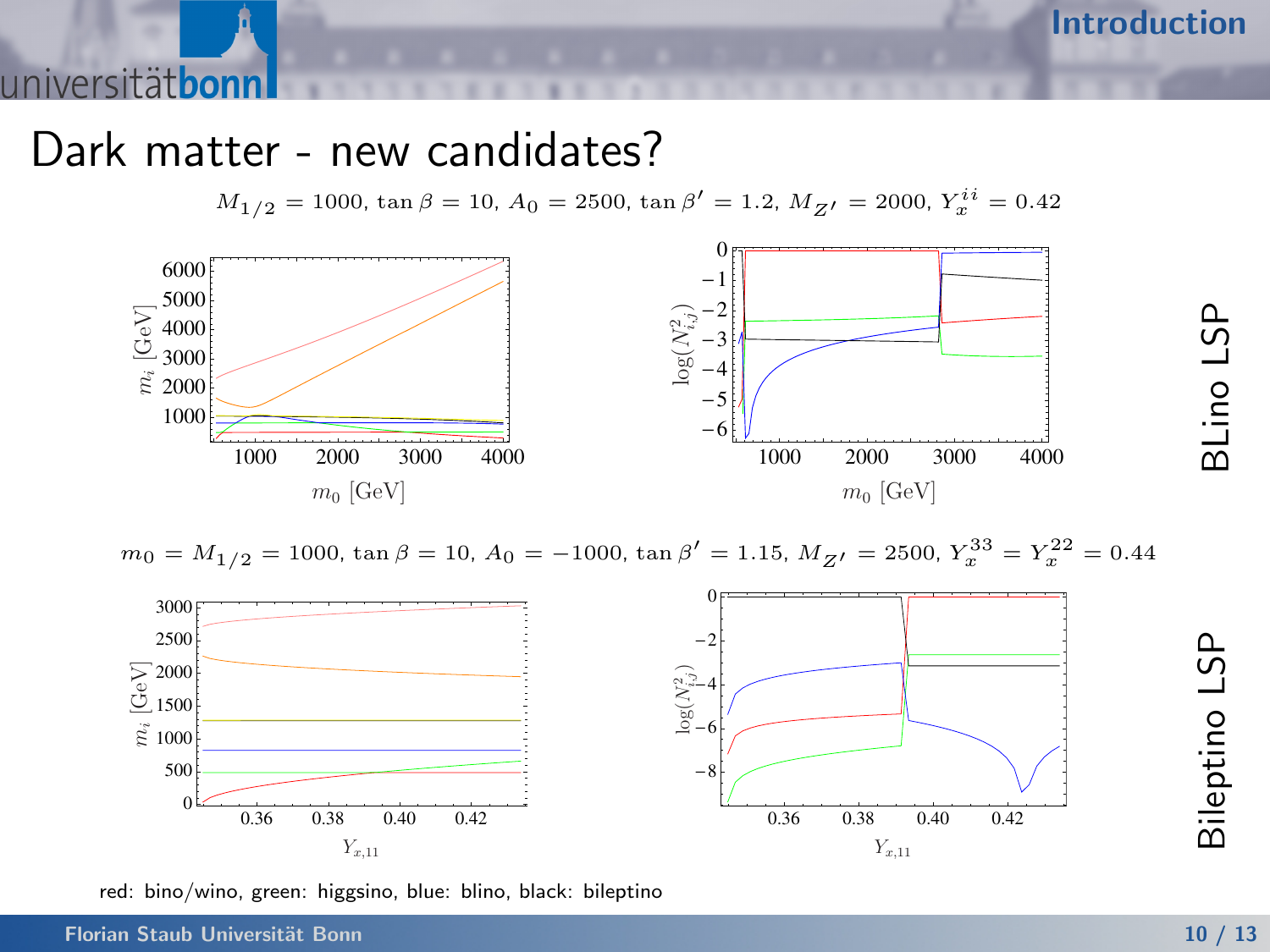# Step 4: Implementation in MicrOmegas

Relic density calculation with MicrOmegas

The CalcHep model files created by SARAH can be used also for MicrOmegas to calculate the relic density. The parameters of SPheno are passed to MicrOmegas using the SLHA+ functionality.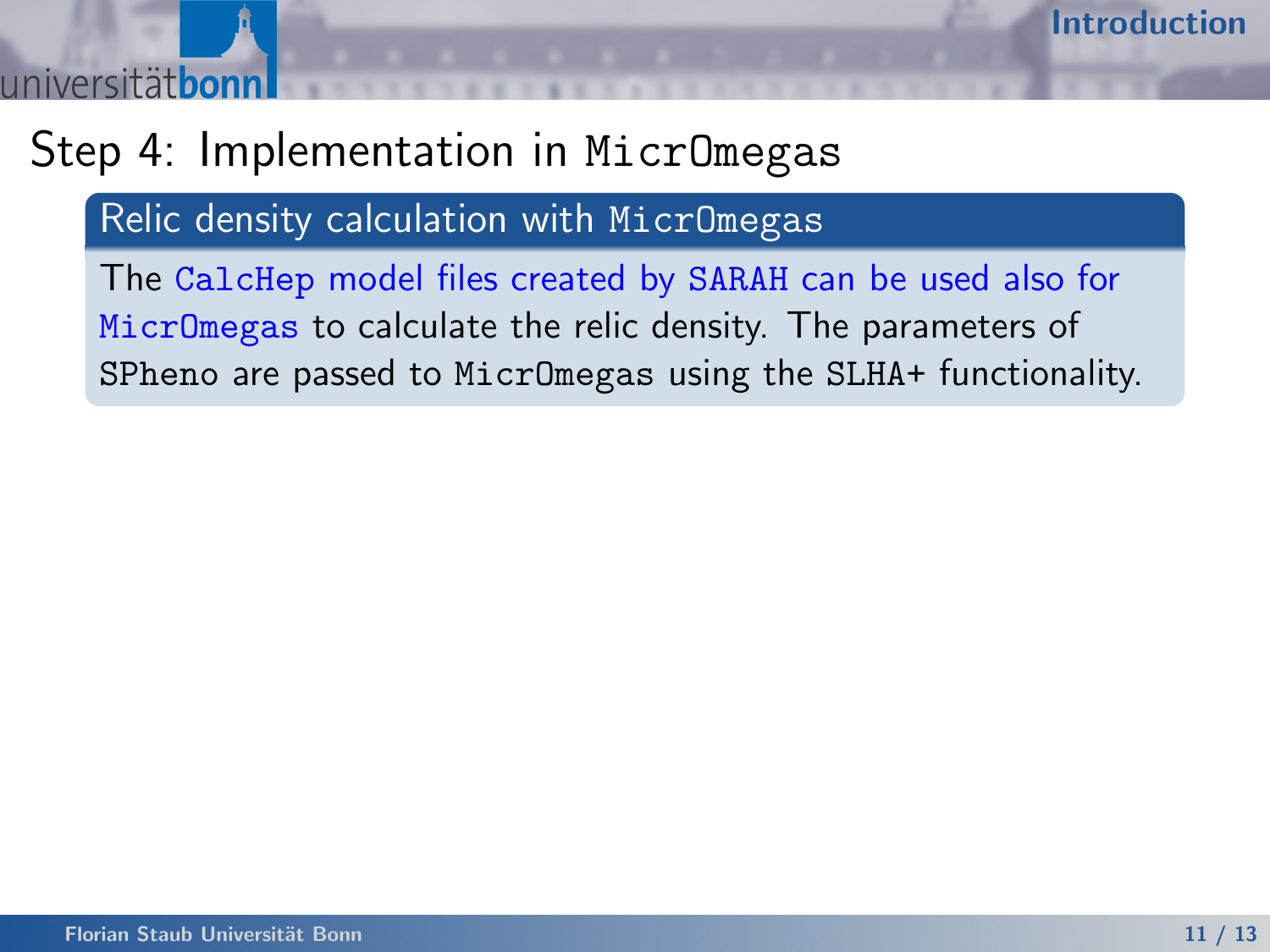# Step 4: Implementation in MicrOmegas

Relic density calculation with MicrOmegas

The CalcHep model files created by SARAH can be used also for MicrOmegas to calculate the relic density. The parameters of SPheno are passed to MicrOmegas using the SLHA+ functionality.

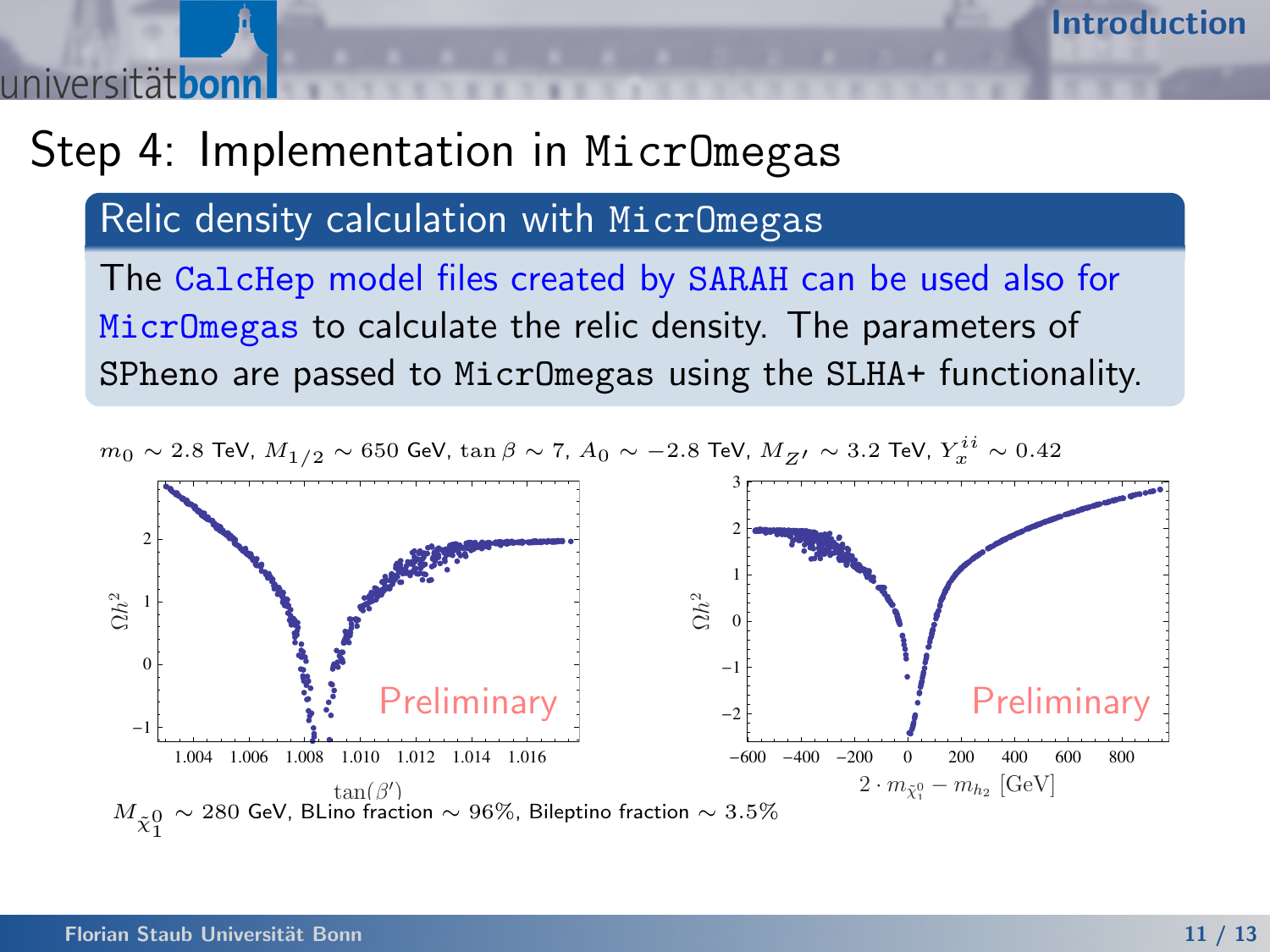# Step 4: Implementation in MicrOmegas

Relic density calculation with MicrOmegas

The CalcHep model files created by SARAH can be used also for MicrOmegas to calculate the relic density. The parameters of SPheno are passed to MicrOmegas using the SLHA+ functionality.



 $\rightarrow$  BLino dark matter possible because of Higgs resonance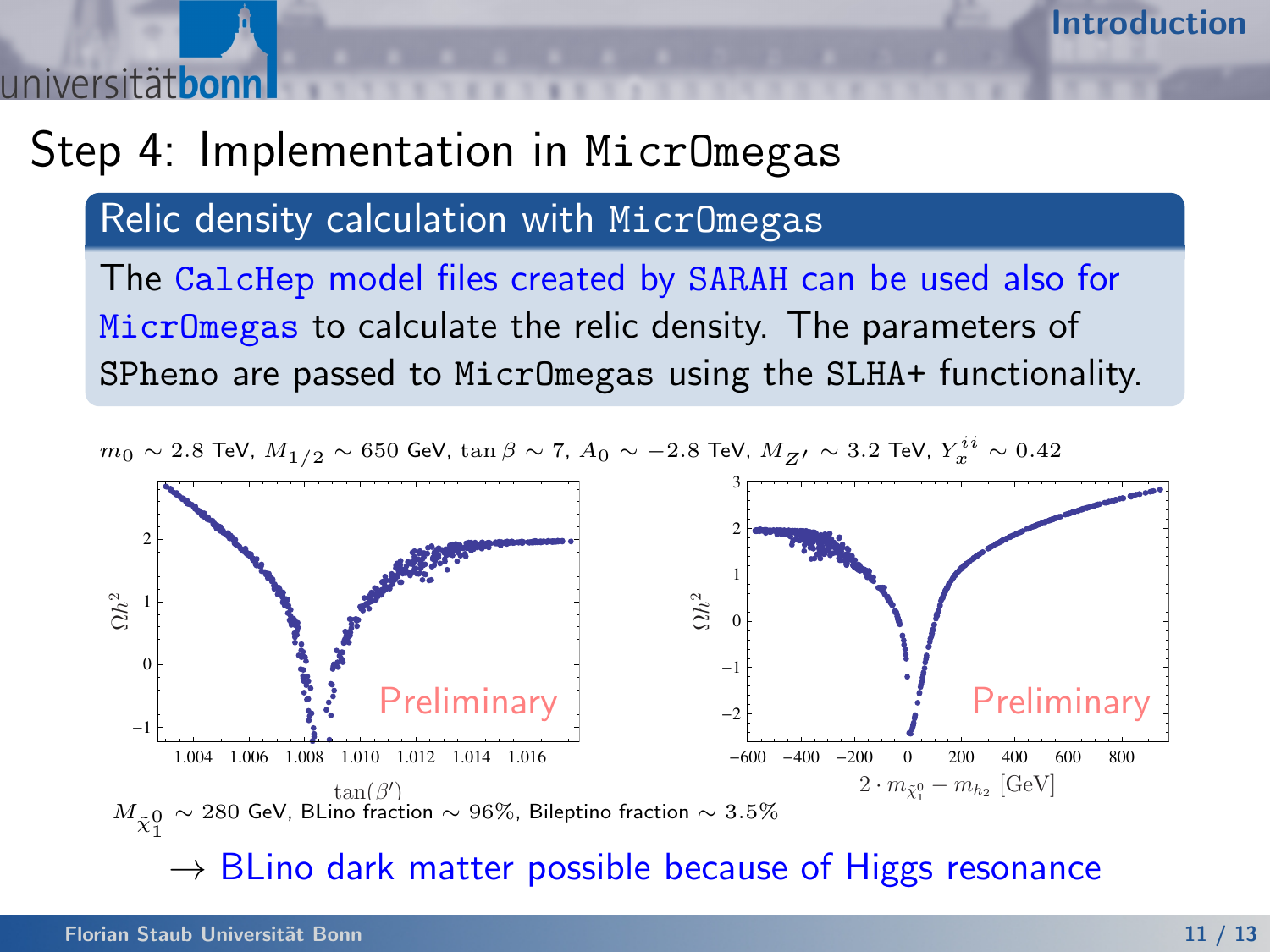**itätbon**  $inivarc$ 

# Step 5: Implementation in WHIZARD

Model files for WHIZARD

SARAH can also write model files for WHIZARD.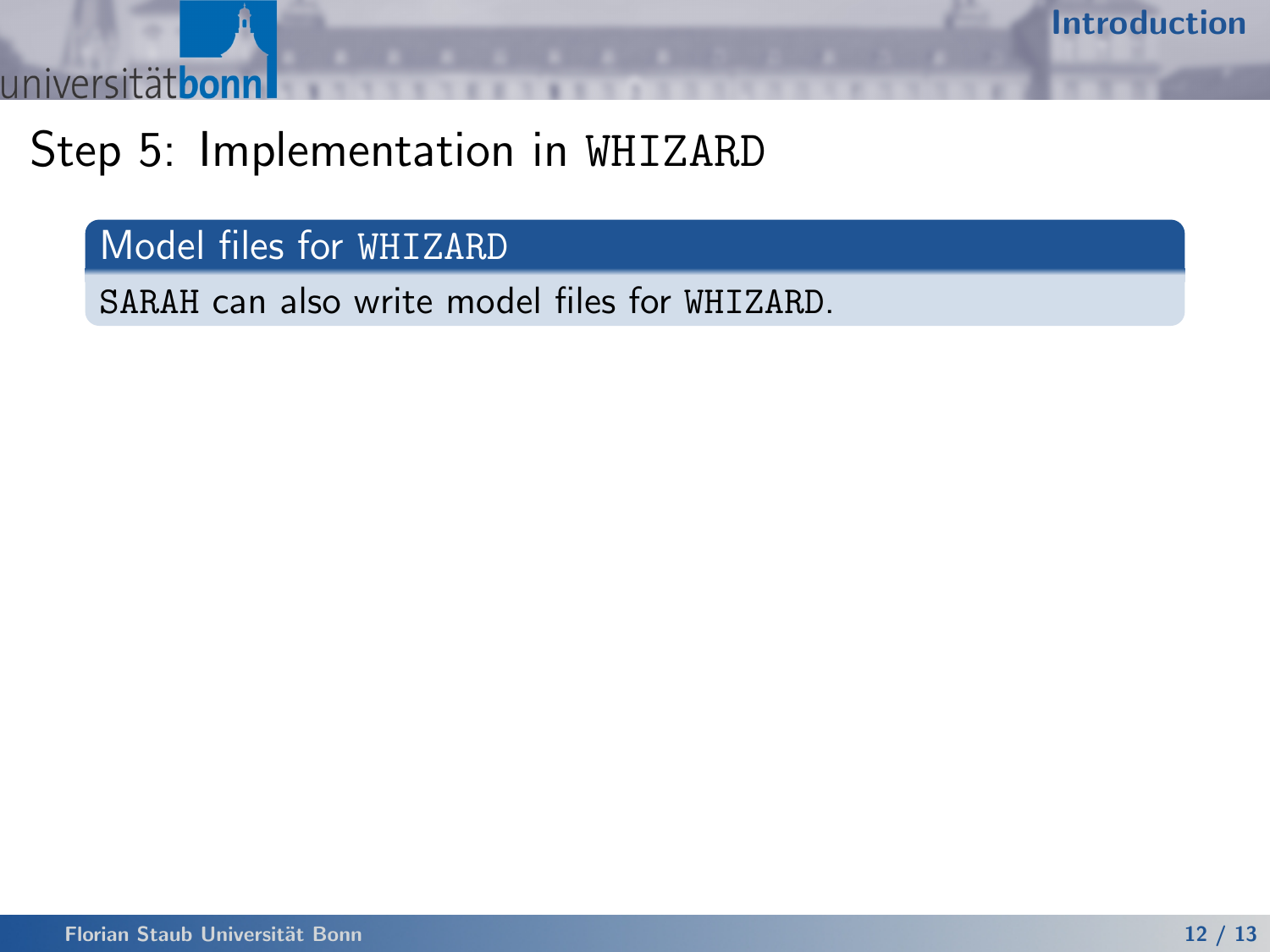# Step 5: Implementation in WHIZARD

Model files for WHIZARD

SARAH can also write model files for WHIZARD.

Results for ILC/LHC hopefully next time . . .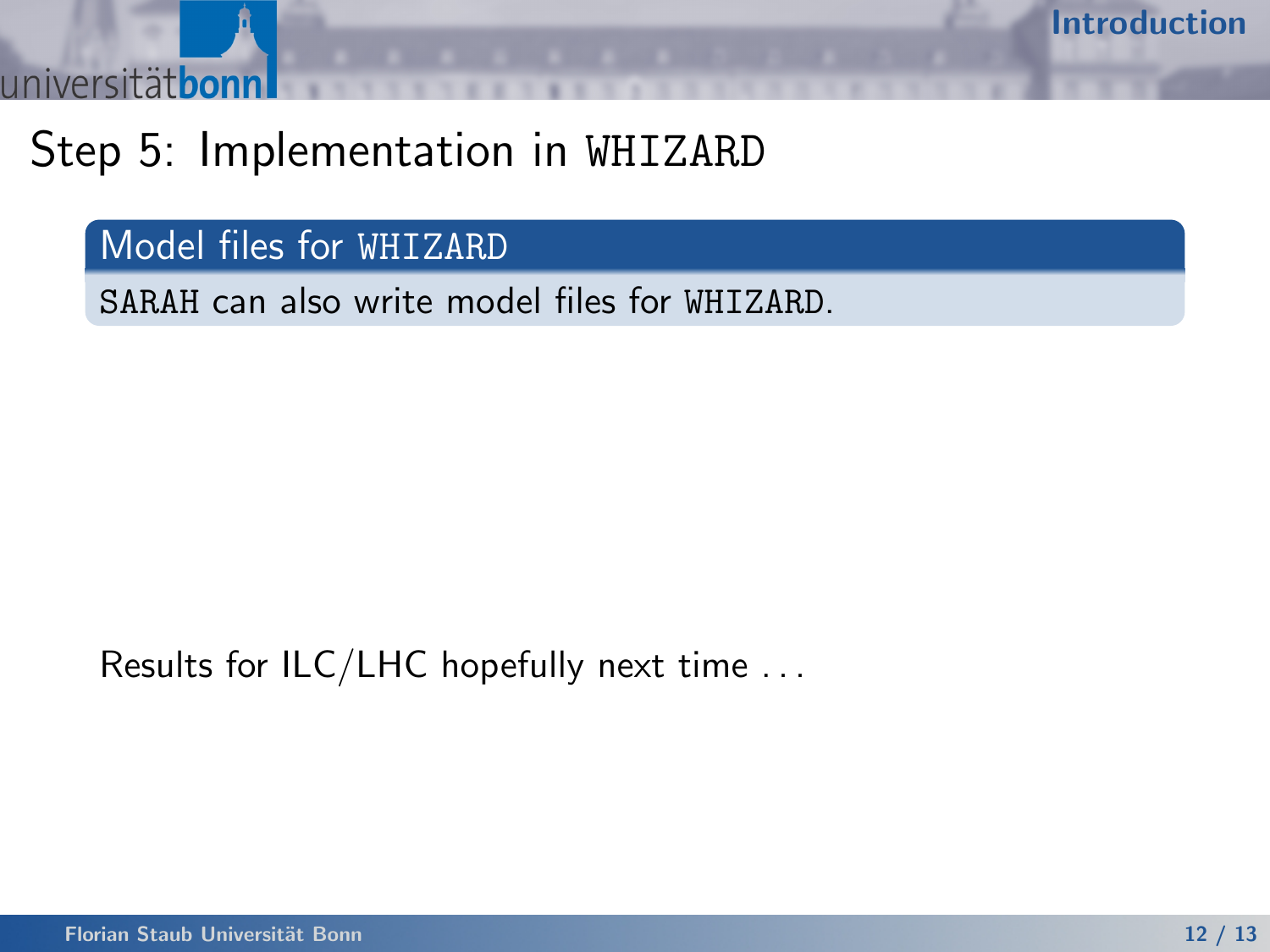Summary

- SUSY models with gauged  $B L$  symmetry lead interesting phenomenology:
	- Extended Higgs sector
	- New possibilites for dark matter
	- New particles at the TeV scale
- The SUSY toolbox provide a fast and easy approach for an exhaustive study of MSSM extension
	- Precise mass calculation (2-loop RGEs, 1-loop corrections)
	- Check of existing constraints: Higgs bounds and low-energy observables
	- Dark matter calculation and MC studies with powerful and well tested tools